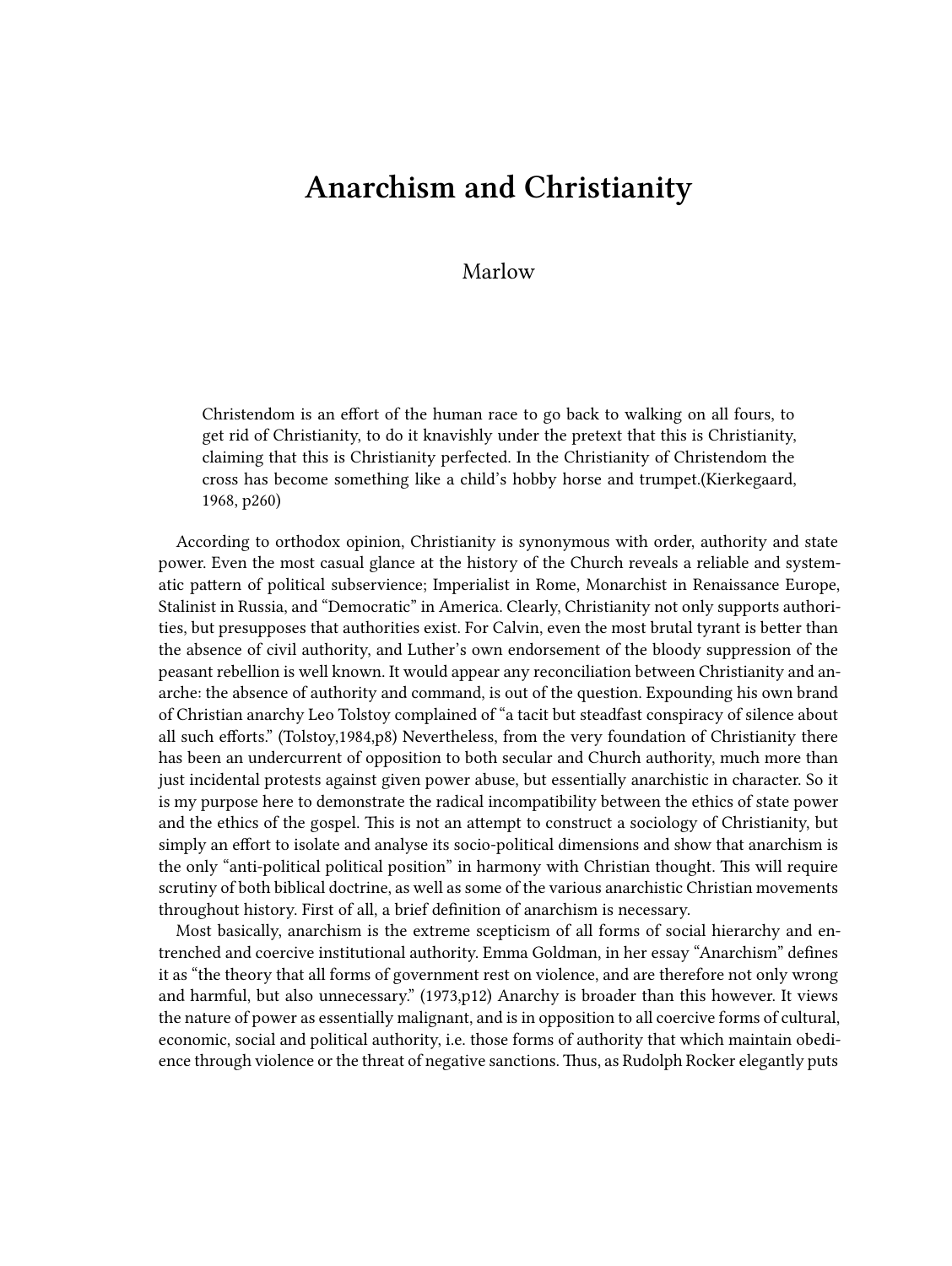it, "Power operates only destructively, bent always on forcing every manifestation of life into the straightjacket of its laws. Its intellectual expression is dead dogma, its physical form brute force. And this unintelligence of its objectives sets its stamp on its supporters also and renders them stupid and brutal, even when they were originally endowed with the best of talents. One who is constantly striving to force everything into a mechanical order at last becomes a machine himself and loses all human feeling." (Pennock&Chapman,1978,p5)

So anarchy maintains that the abolition of social hierarchy is essential in establishing a society based on equality and individual liberty. While theories on how this society might be structured are complex and diverse, the most common element uniting them is the replacement of state authoritarianism with some form of non-governmental cooperation between free individuals. Usually, this takes the form of self-governing, decentralised, directly democratic community based assemblies and their confederations. These flax-roots community bodies would function on the principles of self-help, mutual-aid and voluntary cooperation, and would be linked cooperatively through federation to other autonomous communities from the local, to the bioregional, to the global level. Naturally, socialisation of the major means of production and economic selfmanagement are primary. The aim is to replace the pyramidal hierarchy of the modern state with an organic sphere, the true diffusion of power. These are the fundamental principles of anarchist thought, which will be central to this discussion.

So, now we will consider the other side of the coin, beginning with a (very) limited examination of biblical data in both the New and Old Testaments. In Samuel 1 we see Israel's social structure as traditionally anarchistic. After the liberation from Egypt there were no clan princes, and families that might have been considered aristocratic were either destroyed or vanquished. The God of Israel declared he alone would be the head of Israel, yet this was not a theocracy, for God had no representatives on earth and clan assemblies deliberated on community decisions. In periods of crisis God would appoint a "judge" to a position of leadership, but these individuals had no permanent authority, and after they had played out their role they were said to efface themselves and rejoin the people. Against the will of God, the Israelites decide on a monarchy, a king for the sake of efficiency, and to be conventional with dominant civilisations. God accepts their demand, but gives them a warning in the form of a particularly accurate assessment of the nature of political power:

This is what the king who reigns over you will do: He will take your sons and make them serve with his chariots and horses, and they will run in front of his chariots. Some he will assign to be commanders of thousands and commanders of fifties, and others will plough his grounds and reap his harvests, and still others will make weapons of war and equipment for his chariots. He will take your daughters to be perfumers and cooks and bakers. He will take the best of your fields and vineyards. He will take a tenth of your grain and of your vintage and give it to his officials and attendants. He will take a tenth of your flocks and you yourselves will become his slaves. (1 Samuel 8:8)

As Jacques Ellul writes, this passage boils down to 3 messages: "(1) political power rests on distrust and rejection of God; (2) political power is always dictatorial, excessive and unjust; (3) political power in Israel is established through conformity, in imitation to what is done in neighbouring kingdoms."(1991,p46) To this I would add that it also states the existence of social hierarchy is inseparable from exploitation and stratification.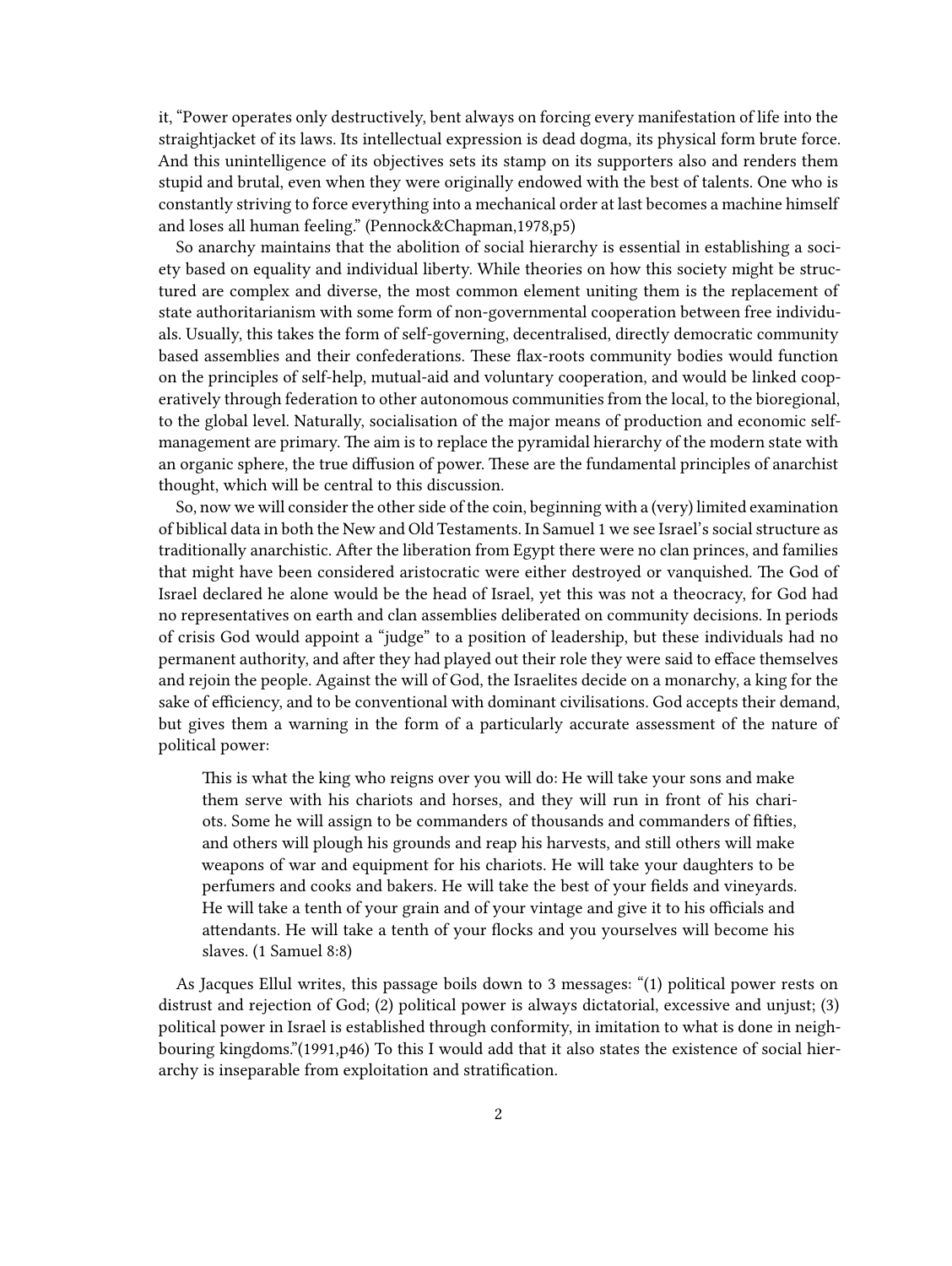This is certainly a repudiation of the legitimacy of political power, one which is regular throughout the bible. Vernard Eller points to a systematic representation of monarchy in the Old Testament. Efficient kings, i.e. those that exercised political power *normally* by enriching their people, making conquests, consolidating rule etc are consistently represented as idolatrous, unjust tyrannical murderers. In contrast, the inefficient and weak kings, those who allowed their administrations to crumble, who lost wars and the wealth of the people are historically defined as the great kings. As Eller says, "this observation either means that the only acceptable power in the long run is the weakest one, or that if a political leader is faithful to god, he is necessarily a bad political leader."(1987,p34) In addition to this pattern, next to every king we have the appearance of the most charismatic figure of Christian mythology — the prophet, who is always the harshest critic of the prevailing authorities, and is always brutally oppressed by them (Isaiah, Ezekiel, Daniel, Elijah). All these factors manifest in a profound way an anti-royalist and anti-statist sentiment.

Turning to the New Testament we seem to find two contradictory tendencies. The first ostensibly favourable to political power, seen mainly in Paul's infamous "there is no authority but from God" (Rom. 13:1). The other, a much more pronounced and extensive hostility to power, apparent mostly in the gospels and Revelation. Since Constantine exegetes have based their entire theology of state on the few isolated statements that seem to offer a divine legitimation of hierarchical domination, most significantly Romans 13, and Jesus' trail before Pilate. Before considering these factors it will be useful to look at Jesus' own radically negative attitude to political power.

When Jesus began his public ministry the gospels tell of his temptation by Satan. The devil tempts him 3 times, the last of which is relevant to this discussion. The devil takes Jesus to a high mountain and shows him all the kingdoms of the world: "I will give you all these things if you will prostrate yourself and worship me." (Matt. 4:8–9)

Or: "I will give you all this power and the glory of these kingdoms, for it has been given to me, and I will give it to whom I will. If you then, will prostrate yourself before me, it shall be yours." (Luke. 5:8–7) It is important to emphasise, as Ellul does in his analysis, that the gospels were probably targeted at Christian communities with a Greek origin in view, so the reference is to political power in general, not just Rome and the Herod dynasty. (1991,p58) The text clearly states that the political realm is a satanic domain and we may thus say that among Jesus' immediate followers and the first Christian generation political institutions — what we now recognise as the state — belonged to the devil, and that those who held power received it from him.

Another saying by Jesus on political authorities is found in a discussion in Matthew 20:20–25. The disciples are accompanying him to Jerusalem where some believed he would seize power and establish a sovereign Jewish kingdom. The wife of a man named Zebedee presents her sons to Jesus; James and John, and requests that they should be seated on the right and left hands of him in heaven — in other words, that they be promoted to positions of leadership and authority. Jesus first tells his disciples that they have no understanding, and then says:

You know the rulers of the nations lord it over them, and those in high positions enslave them. It should not be so among you; but whoever should be great among you must be the servant, and whoever wants to be first must be your slave — just as the son of man did not come to be served, but to serve. (Matt. 20.20)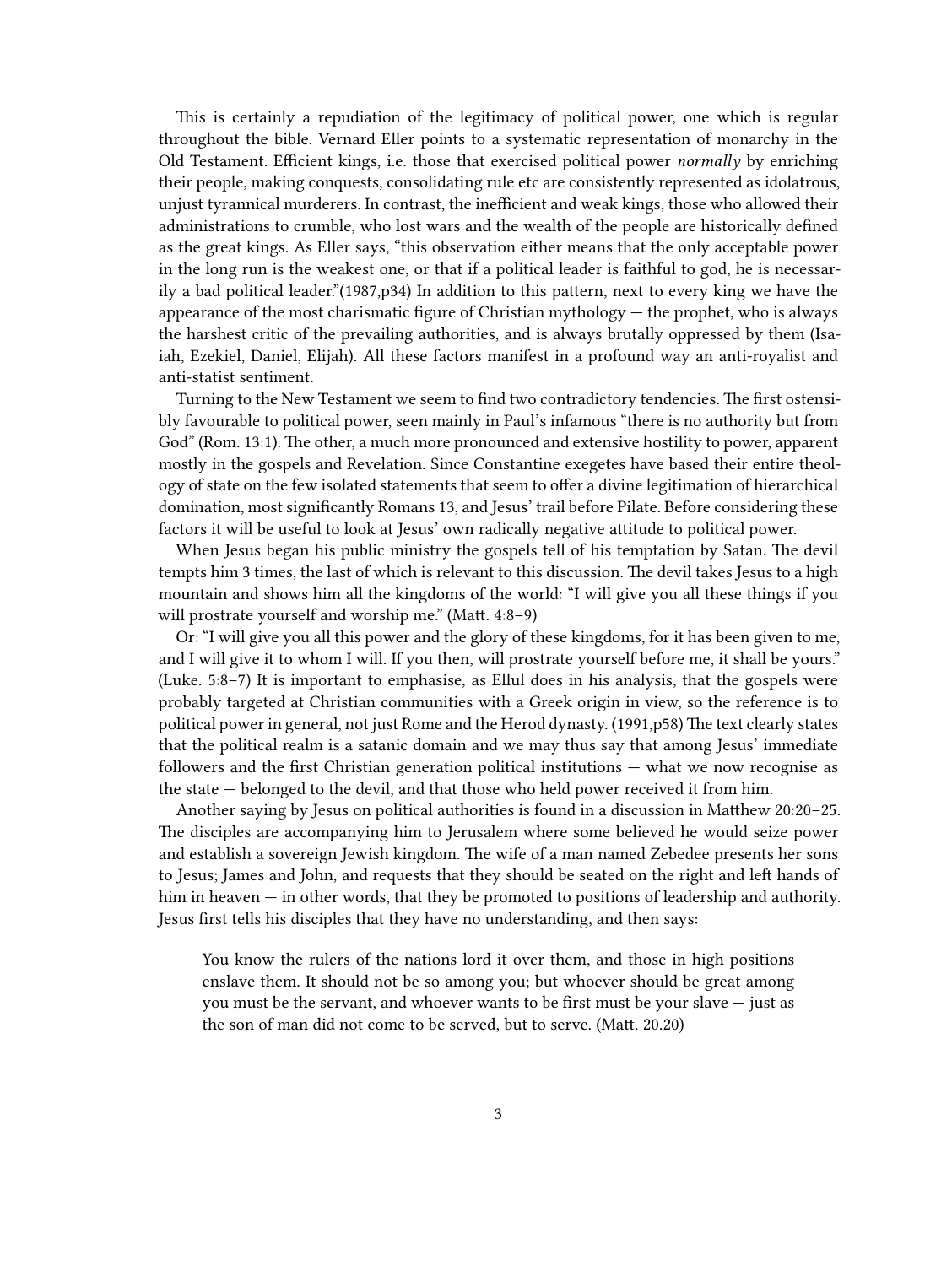The passage speaks for itself, and should be compared with the quote from Rocker above. There is no distinction made here, all political regimes lord it over their subjects — there can be no political power without tyranny.

This is of course only a rudimentary synthesis of Jesus' various sayings on political power. There are other, equally forceful negations, most significantly his trail before Roman law. Here we see an almost mocking distain for both the Roman state and the temple priests (nascent Christendom). There are differences between the four gospels, but as Ellul comments, "the attitude is always the same whether it takes the form of silence, of accusation of the authorities, or of deliberate provocation — a refusal to accept any authority other that that of God". (1991,p61) Some theologians such as Karl Barth contend that since Jesus did not rebel against the verdict of the authorities he regarded the jurisdiction as legitimate, and thus we find the basis for state power. (Eller,1987,p124) This understanding is derived mainly from the statement of Jesus: "You would not have the least power over me unless it had been given to you from above, therefore he who delivered me to you is more guilty that you." (John 19:10–11) Unless we totally isolate this statement from every other biblically recorded statement Jesus made on political power it is obvious he is saying Pilate has received his power from Satan, not from God as is the popular interpretation. Furthermore, this is congruent with an earlier statement Jesus makes, commenting that the powers of darkness are at work in his trial. (Luke 22:52–53) Indeed, every text relating to Jesus' encounters with political and religious authority find subtle mockery, irony, non-cooperation, indifference and challenge. Jesus was certainly no guerrilla, he was a non-violent resistor, an anarchist of purely Tolstoian character.

The political refusal is constant throughout the bible, and finds its most violent expression in Revelations. While this is a contentious book subject to a diverse variety of interpretations, among Christian theologians there is little dispute that it is a prophetic representation of the apocalypse. Without engaging in a lengthy analysis it is enough to say that Revelation is concerned with the inevitable self-destruction of the human race brought on by the nature of political power — represented first by the red horse with the sword (whose sole function is making war, exercising power, and causing human beings to perish), and in the end by Babylon, the focus of political power, the power of money, and the structure of civilisation. (Morris,1987,pp45-62)

We thus find a systematic pattern of biblical negations of political power, of witness to its lack of validity and legitimacy. It is in this context we must put the very few isolated passages, such as Romans 13, which Christendom has consistently reified as a basis for hierarchy and political domination.

"There is no authority but from God" (Rom 13) should be reduced to its real meaning rather that giving us the last word on political authority  $-$  it seeks to apply love in circumstances where Christians were brutally suppressed by the ruling powers.

Essentially then, both the new and old testaments consistently reject political power. No power can claim legitimacy in itself, and by character they will always contradict the morality of God. Therefore Christians must always deny, challenge and object to this power. Without doubt, Christendom has incessantly sought to subvert this teaching, to obscure the distinction between service and power and deny the radical antagonism between gospel and state. Nevertheless, throughout Church history movements have sporadically arisen that can be defined as anarchistic in the sense they have radically reaffirmed the illegitimacy of coercive authority. Murray Bookchin admits the origins of anarchist thinking can be found in Christianity, (Bookchin,1971,p67) and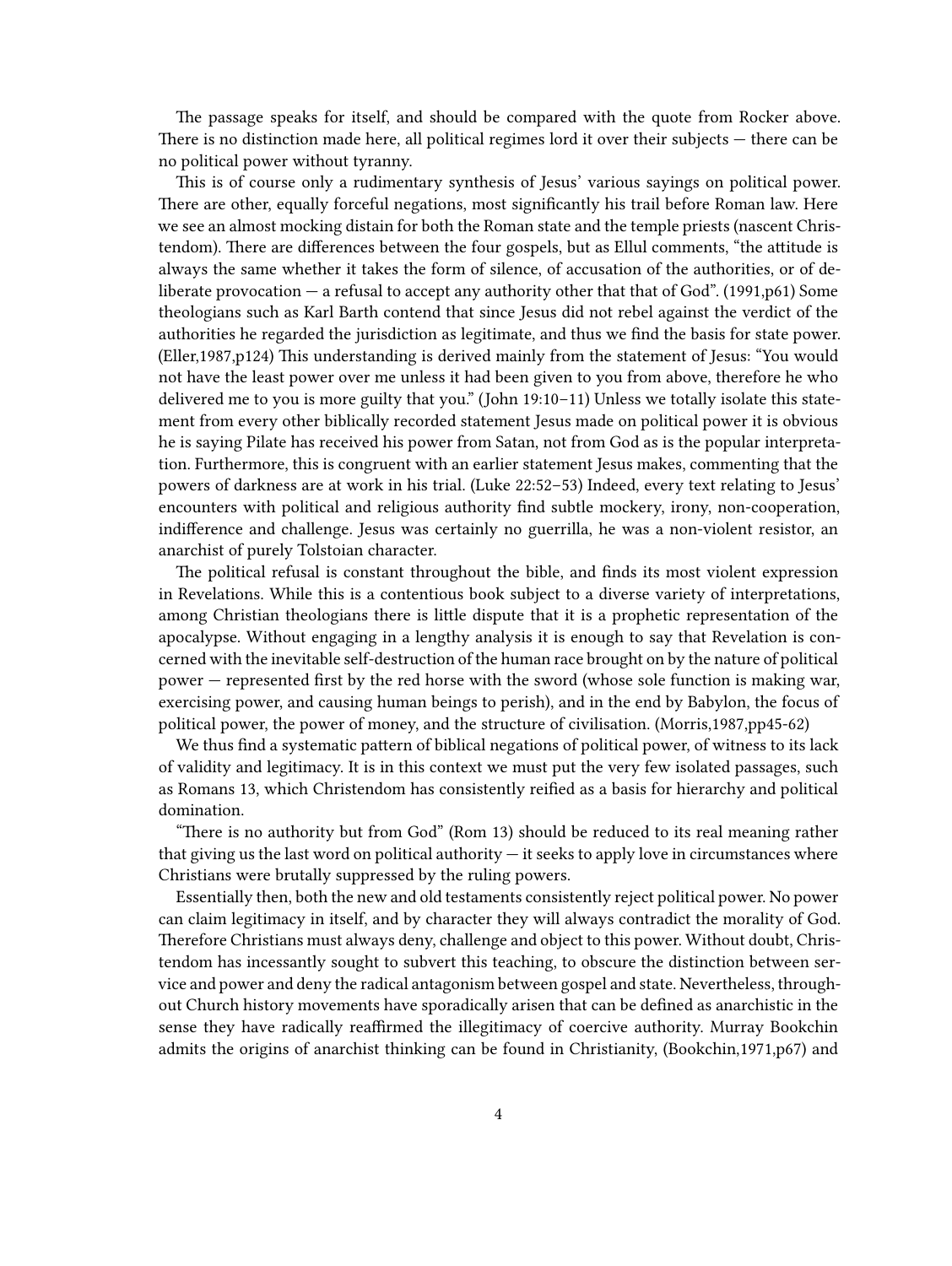George Woodcock traces the roots of anarchism back to the heretical millenarian Christian sects of the fourteenth century. (Woodcock,1972,pp30-33)

These millenarian movements arose during the reformation period, and spread throughout Europe as the feudal system disintegrated and the lowest classes became increasingly rebellious against the imposition of serfdom. Millenarian Christianity can be broadly described as apocalyptic communalist movements which directly challenge the power of both state and Church and strove to create a society based on the community of the apostles. As Kenneth Rexroth states, "We should think of this great wave of spirituality not as something new, but as the rediscovery of something old; not as a body of doctrinal, mystical theology, and least of all in terms of the sensational episodes of the history of its struggle against the Pope and the Church, but as a way of life." (1974,p44) The roots of these sects are found in the thinking of individuals such as Saint Francis and John Ball, The Free Spirit Brethren and the Hussite Wars, but here I will focus on 3 specifically anarchistic movements: the Anabaptists, the Diggers and the Doukhobors.

In the early 1500's small conventicles of Anabaptist communal groups were springing all around North and West Germany. Anabaptism was an attack on the authority of the established Church to dictate such things as the rites of baptism and transubstantiation. In 1534 the town of Munster became an Anabaptist commune, Catholics and Lutherans ejected from the city and quickly replaced by incoming Anabaptists seeking refuge from persecution in the feudal provinces. The economic structure of Munster was communist, a community of goods was implemented and all wealth in money, jewellery and precious metals was brought into a common fund. Communism of production was also introduced, a kind of anarchistic "gift economy" where guild members whose work was essential to the life of the community were ordered to work without wages and contribute their products to a common pool of goods, from which all could take freely according to their needs. While the self-appointed leader of Munster, Jan Bockelson preached equality amongst the brethren, the commune quickly became a chiliast theocracy, Bockelson implementing a strict set of laws and displaying a fetish for executions by decapitation. Munster was eventually crushed by an army of unified feudal princes and most of the population slaughtered. While the internal power structures of Munster were authoritarian, its relation to the Church and state authorities was undoubtedly anarchistic. The goal of Munster was total political, economic and religious autonomy, an ethic intensified in following Anabaptist movements.

After Munster the movement was largely divided into three parts: pacifists who refused oaths, public office and military service, but who rejected communism; those who were both pacifists and communists; and militant chiliasts who literally became extinct under relentless persecution. For years after Muster the Anabaptists were hunted pariahs, and it was difficult to practice any form of communalism. Many Hutterite and Mennonite groups were able to find sanctuary in Moravia under the patronage of sympathetic nobility and were able to maintain outlying colonies in Slovakia and Bohemia. By the standards of the day, communities were organised in an astoundingly equalitarian fashion and perceived the state and Church as "morbid growths on the normal body of oeconomia" (Rexroth, 1974, p ix) In Austerlitz, historically the longest lived communalist society, both communism of production and communism of consumption were successful. They established their own schools (although higher education was rejected), socialised childcare and public health, and generated substantial surpluses from their systems of production and distribution. The Anabaptists' refusal of imperial and Church hegemony ultimately lead to their expulsion from Moravia in 1622, and they were scattered throughout Eastern Europe and Russia.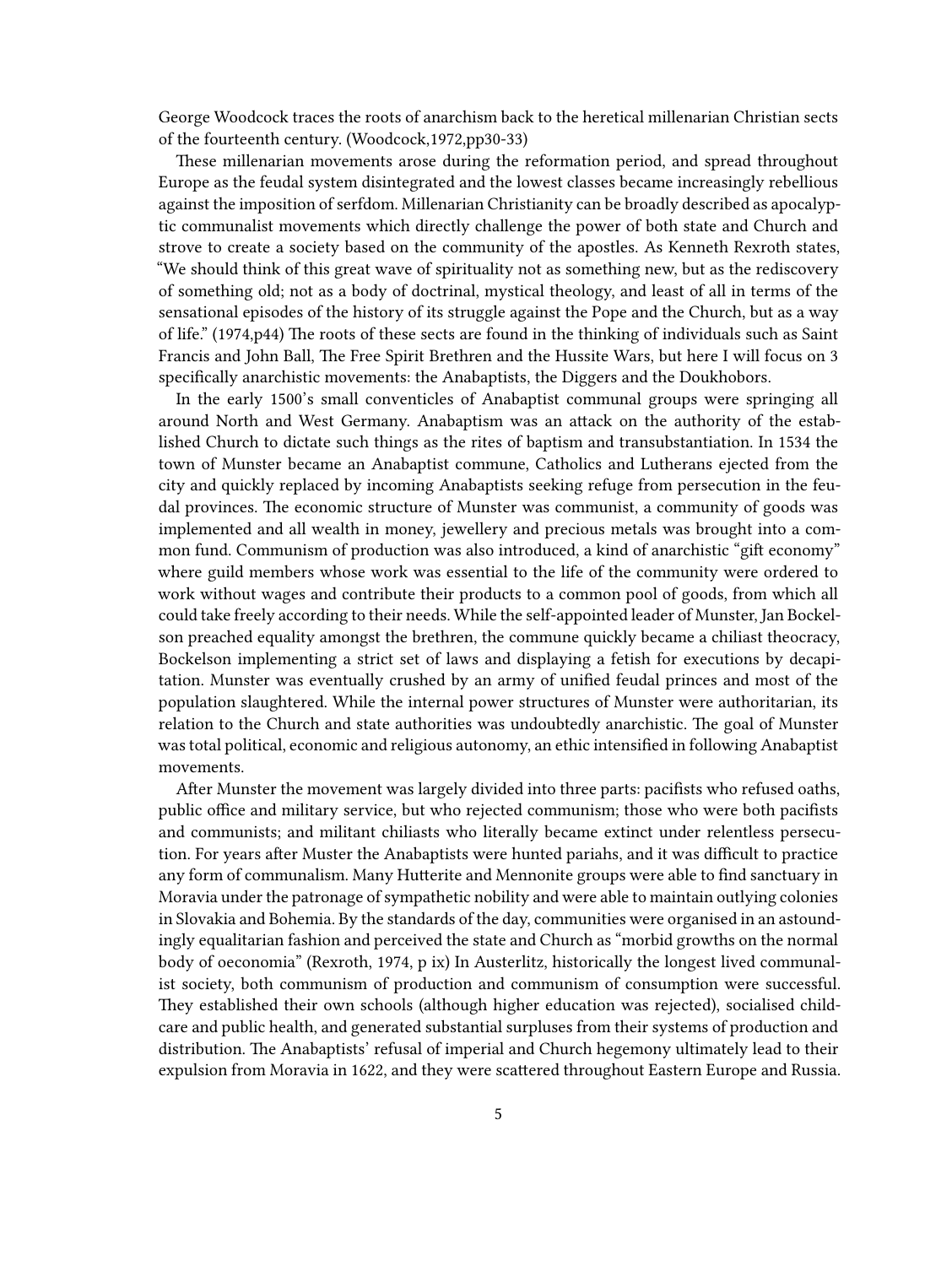Eventually, many emigrated to the United States and Canada and formed sundry contemporary anarcho-communalist sects such as the Quakers, Mennonites and to a lesser extent, the Amish.

These movements had important long-term consequences in uniting religious and political dissent, an ethic closely paralleled in the anarchistic Christian movements of the English Civil War Period. It was in these conditions of class struggle that, among a whole cluster of radical groups such as the Fifth Monarchy Men, the Levellers and the Ranters, there emerged perhaps the first real proto-anarchists, the Diggers, who like the classical  $19<sup>th</sup>$  century anarchists identified political and economic power and who believed that a social, rather than political revolution was necessary for the establishment of justice. Gerrard Winstanley, the Diggers' leader, made an identification with the word of God and the principle of reason, an equivalent philosophy to that found in Tolstoy's *The Kingdom of God is Within You*. In fact, it seems likely Tolstoy took much of his own inspiration from Winstanley:

Where does that reason dwell? He dwells in every creature according to the nature and being of that creature, but supremely in man. Therefore man is called a rational creature. This is the kingdom of God within man. Let reason rule the man and he dares not trespass against his fellow creatures, but does as he would be done unto. For reason tells him  $-$  is thy neighbour hungry and naked today? Do thou feed him and cloth him; it maybe thy case tomorrow and then he will be ready to help thee. (Woodcock, 1972,p31)

For Winstanley private property (especially land, in an agricultural economy "the major means of production") was the source of all wealth and therefore, "the cause of all wars, bloodshed, theft and enslaving laws that hold people under misery." (Rexroth,1974,p145) Private property divides humans, nations, and incubates the conditions of perpetual war on which the state thrives. Winstanley declared that not only masters and magistrates, but also husbands and fathers "do carry themselves like oppressing lords over such that are under them — not knowing that these have an equal privilege with them to share the blessings of liberty." (Rexroth,1974,p141) He sketched out a vision of free society based on the teachings of Christ whom he gives the name Universal Liberty. It seems Winstanley envisioned something akin to the polity of the ancient Israelites in which the state would have power only as a court of final appeal. Some of his passages come remarkably close to the works of the great 19<sup>th</sup> century anarchists and their projections of social liberty:

When this universal equity rises upon every man and woman, then none shall lay claim to any creature and say, This is mine and that is yours. This is my work, that is yours. But everyone shall put their hands to till the earth and bring up cattle, and the blessing of earth shall be common to all; when a man hath need of corn or cattle, he shall take from the next store house he meets with. There shall be no buying or selling, no fairs and markets. And all shall cheerfully put their hands to make those things that are needful, one helping another. There shall be none lords over others, but everyone shall be lord of himself, subject to the law of righteousness, reason and equity, which shall dwell and rule in him, which is the Lord. (Wookcock,1972,p33)

Winstanley was an extreme pacifist and seems to have believed he could achieve social transformation through peaceful example. If only the Diggers were able to implement an equalitarian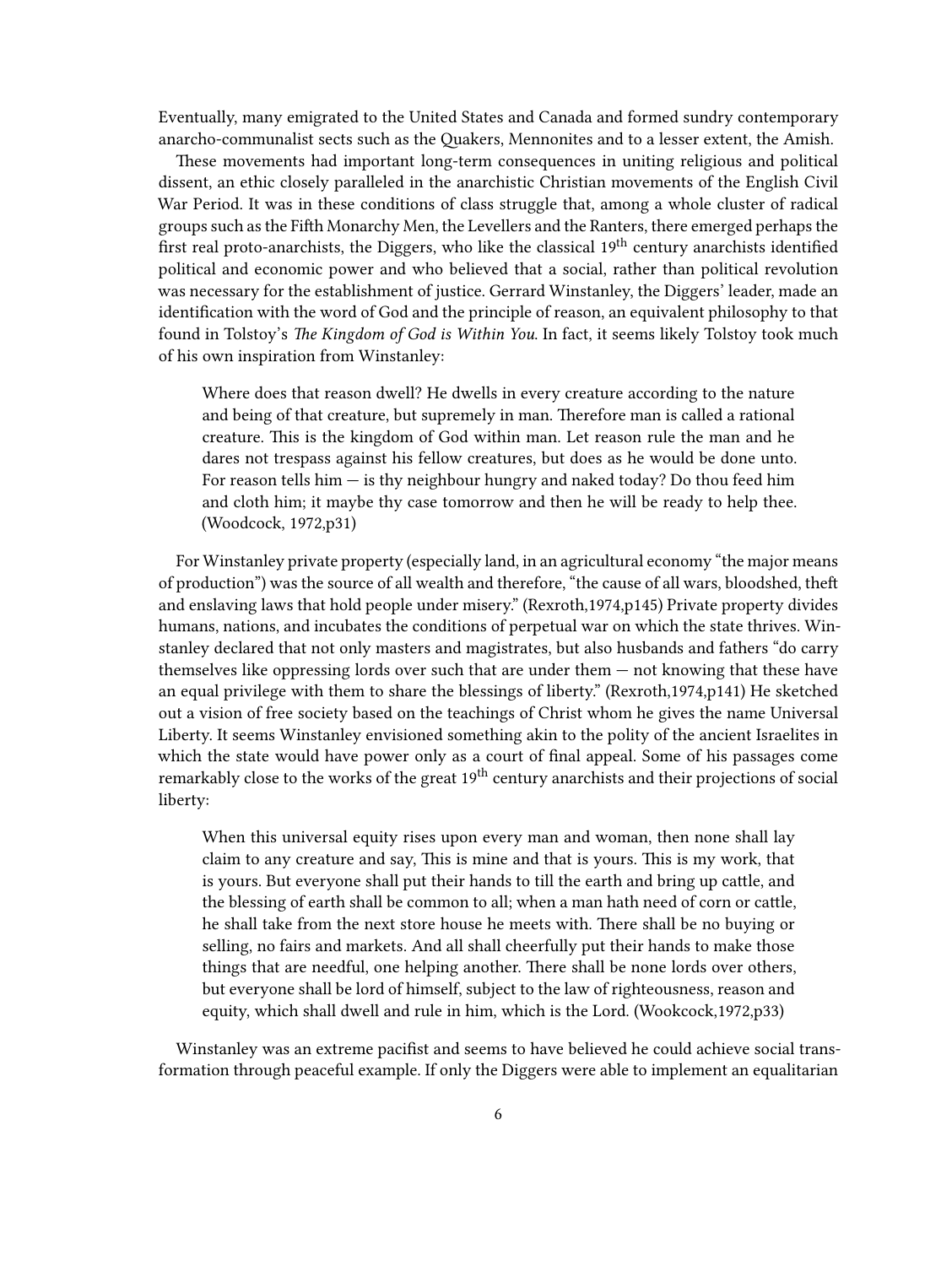community and cultivate commons and wastelands, the community of love would naturally interpenetrate all aspects of English society, eventually encompassing both rich and poor. The Diggers used a kind of direct action, squatting on unused land throughout southern England and farming it for their own sustenance. The local land owners and the state authorities went into alliance against this subversive little company, and the Diggers practised passive resistance for as long as they could endure, and were eventually violently dispersed. Indeed, the movement was a trivial and insignificant event at the time, but the erudition and sophistication of Winstanley's writings has meant that the Diggers are now claimed by both contemporary socialists and anarchists.

Parallel to Winstanley, perhaps the most influential Christian anarcho-communalist, more influential as an individual than any populist group, was Leo Tolstoy. Tolstoy's works on Christian anarchy or "non-resistance" (non-violent resistance) are only a small part of Russia's rich history of religious dissent, anchored in cultural and philosophical traditions revolving around ideas of justice, beauty (especially spiritual beauty), goodness and service to universal values. Perceiving all power as an evil, Tolstoy arrived at an unconditional rejection of all violence. Believing that the state and civil law rested on violence, Tolstoy refused its authority and held that the abolition of all coercive institutions must be brought about through peaceful means, by members of society freely abstaining from and avoiding participation in state exigencies. Tolstoy was an "essential disputer", and his denial of state authority was in line with the statements of Jesus, "And so a Christian cannot promise to do another person's will without knowing what will be required of him, nor can he submit to transitory human laws or promise to do or abstain from doing any specified thing at any given time, for he cannot know what may be required of him at any time by that Christian law of love, obedience to which constitutes the purpose of his life. A Christian, by promising unconditional obedience to the laws of men in advance, would indicate by that promise that the inner law of God does not constitute the sole law of his life." (Tolstoy,1984,p143)

So the Tolstoian communes were aimed at an abrogation of power and the establishment of an organic community of non-coercive human relations. Some communes were successful and lasted for many years, but most, as Rethrox states, "were tragi-comic stories where landowners turned their estates into communes, invited their bohemian friends from the city, and urged 'their' peasants to share in the building of a new society in the womb of the old," and were suppressed in short order by the official Church and Tsarist authorities. (1974,p169)

Another such group that was active during this period in Russia were the primitivist and anarchistic Doukhobors, or "Spirit Wrestlers". As a sect they arose in opposition to reforms in the Orthodox Church under Catherine the Great, but the movement was galvanised in 1895 when they refused conscription into the Tsar's military. Non-violence was the core of the Doukhobor philosophy and, in their estimation, the Tsar and by association the Orthodox Church were illegitimate in the eyes of God. While the Doukhobors preceded Tolstoy, his works formed a central part in the movement's intellectual development, he even personally paid a part of their costs to emigrate to Canada to escape state persecution. Once in Canada, the Doukhobors split into three groups: the independents, who chose to accept the requirement of citizenship and the ownership of private property, the communalists, and the radical "Sons of Freedom." The communalists enjoyed a season of remarkable prosperity under the de-facto leadership of Peter Veregin, and their communalist economic system generated considerable wealth. Their communal structure dissipated gradually during the depression era however, exacerbated by continual relocation brought on by a refusal to swear allegiance to the king.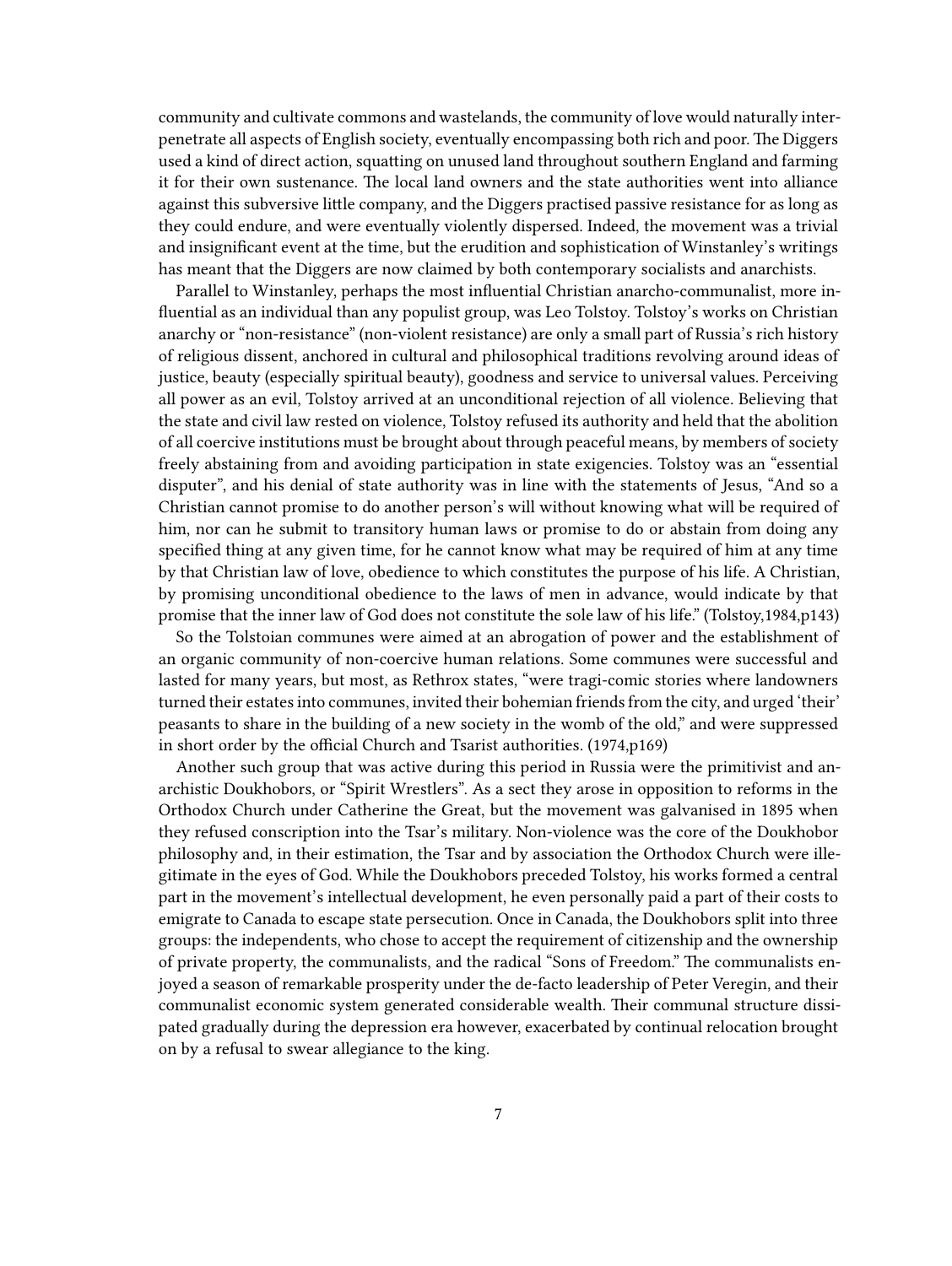The most radical splinter of the Doukhobor people, the "Sons of Freedom" rallied around extreme expressions of Veregin's anti-state and vegetarian doctrine. He wrote that an earthly paradise would only be possible with a return to "primitive conditions, and a spiritual state lost by Adam and Eve." (Momonova,1995,p6) Vergin was largely deified inside a cultural context of traditional muzhik mysticism, and the Sons of Freedom's subsequent fame for nudity and arson is not something happily discussed by contemporary Doukhobors. Although Doukhobors no longer live in communal structures, their Church still remains non-hierarchical and anti-authoritarian.

So, from this very limited analysis of biblical text and various sociological manifestations of Christian anarchism, it seems that not only is Christianity and anarchy mutually reinforcing, but that the theoretical base of rationalistic anarchism is deeply rooted within the history of Christian dissent. The often repeated truism, "power corrupts; absolute power corrupts absolutely" is a central tenant of both. The purpose of this essay was to formulate a reconciliation, but I have completely ignored anarchy's sometimes rabid enmity to all religion, best summed up in Bakunin's well known inversion of Voltaire, "If God did exist, it would be necessary to abolish him." (Pennock&Chapman,1978,p113) Indeed, many anarchists, almost all the classics, view God as the supreme arche on which all other forms of authority find their justification, and unless the individual can learn to raise the ego to the position of the religious God, they will remain a slave. This would require a whole other discussion on the nature of divine authority as represented in the bible, and I think Jacques Ellul has persuasively argued the compatibility between "No Gods — No Masters" and "I believe in God the Father Almighty" in his essay "Jesus and Marx". Suffice to say, Christianity's historical perversion was to recognise the state, and I think that fundamentally, it was the character of this perversion and its many destructive consequences that the early anarchists were attacking.

An articulation between intellectual strands of Christian anarchy and rationalistic anarchy could prove seminal. Christianity's conception of human nature could act as a counter-balance to anarchism's more utopian tendencies, the prospect of a total eradication of societal power relations for example. Likewise, rational anarchism could provide a springboard for transcending the orthodox doctrine of the fall as a negation of the transformation of society. However, the possibility of any such dialectic will rest on anarchism's realisation that Christianity does not necessarily presuppose established and rigorously maintained political power structures, and Christianity's recognition that anarchy is the only political position in accord with scripture. Only then can Christians take their place beside anarchists.